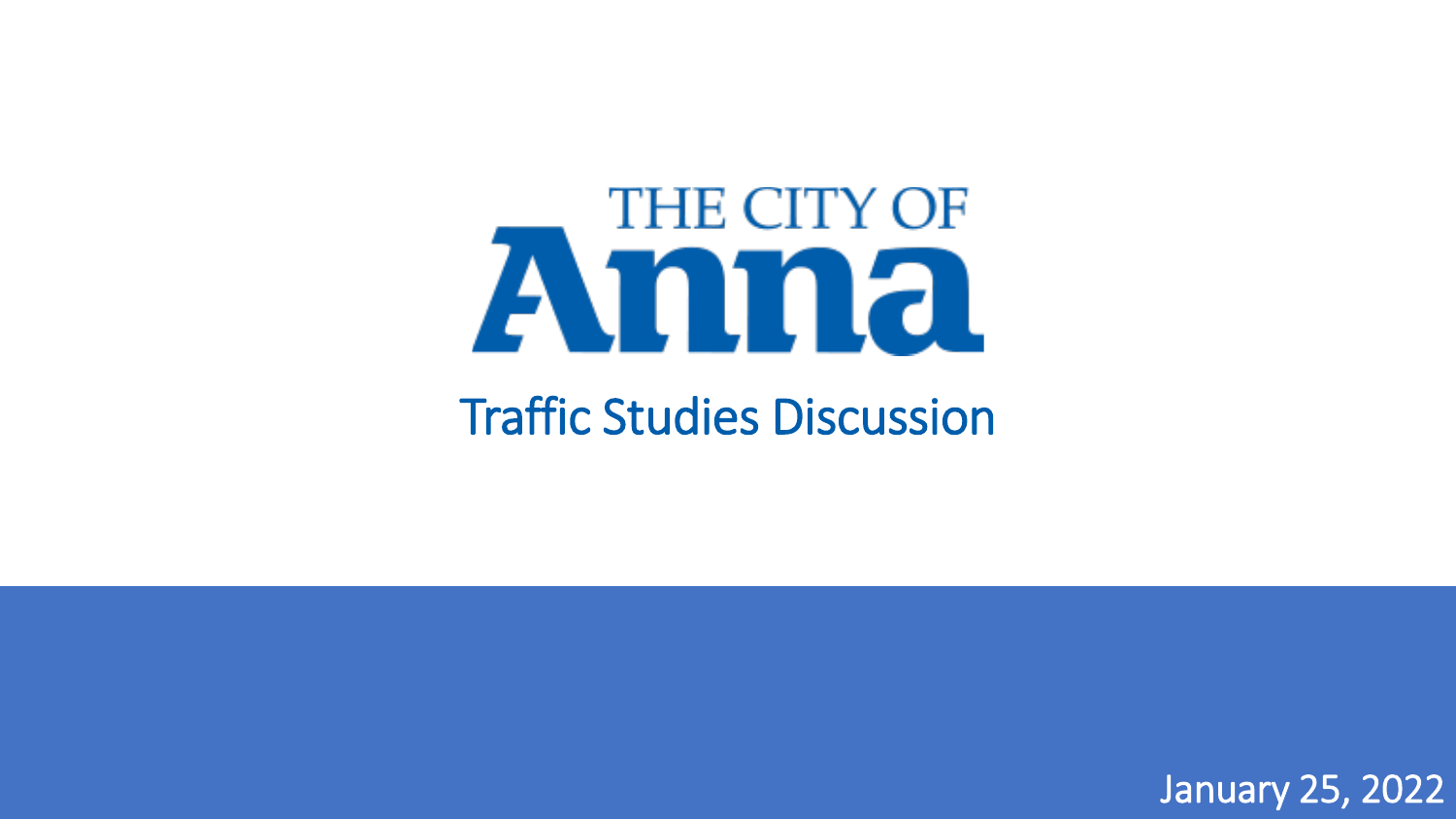#### Overview

- Traffic Study Needs
- •Traffic Signal Warrants
- SH 5 Corridor
	- Finley Boulevard Study Results
	- Rosamond Parkway Study Results
- FM 455 Corridor
	- US 75 Turning Study Results
	- Walmart/Throckmorton Study Results
	- Oak Hollow Drive Study Results
	- Westfield Drive/Willow Creek Drive Study Results
- Next Steps



THE CITY OF THE CITY OF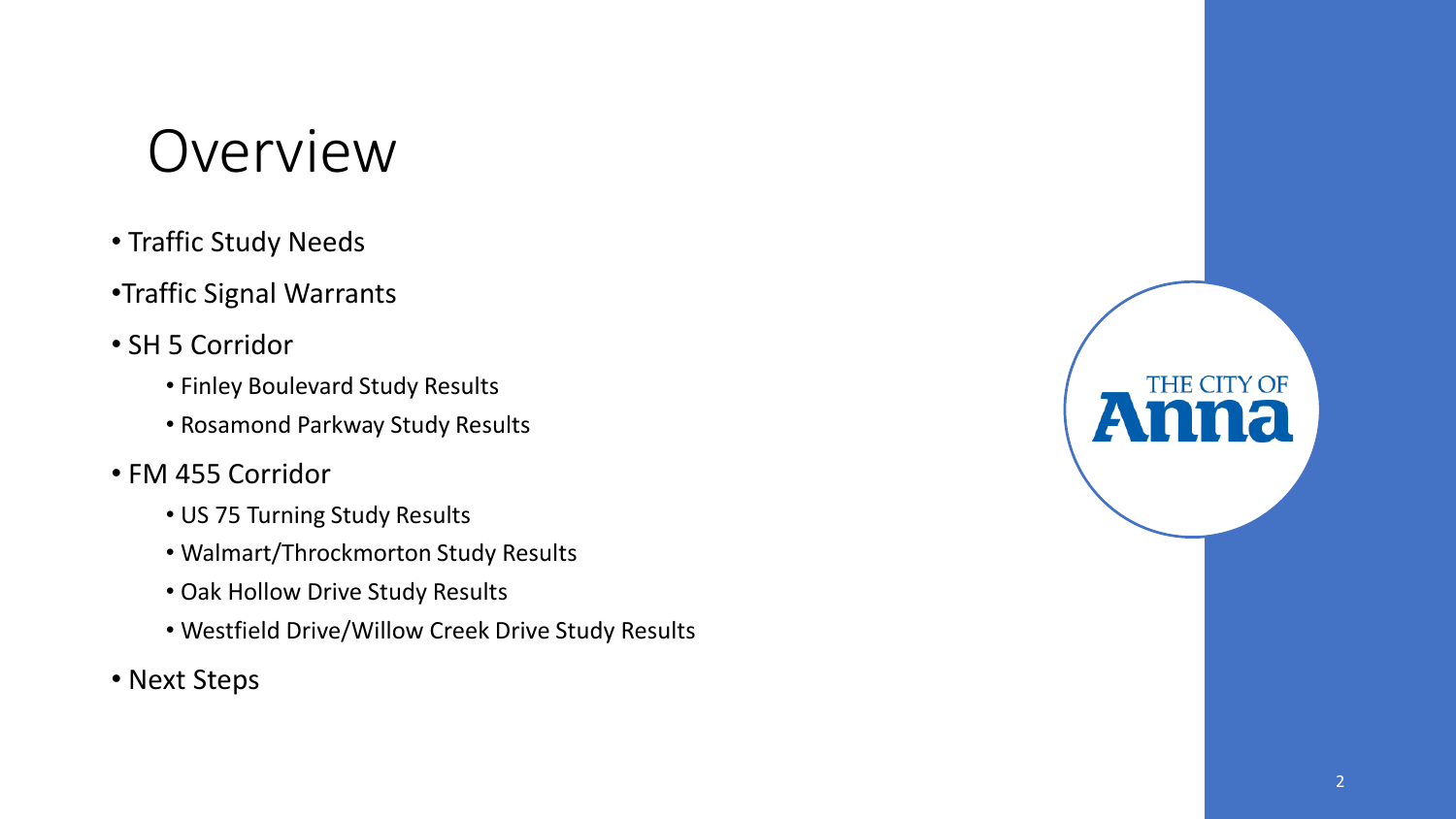## Traffic Study Needs

- Reasons
	- Anna is experiencing major growth in population and activity, which has increased traffic volumes throughout the community. Higher traffic volumes have caused delays, congestion, and traffic safety concerns in multiple locations.
	- The traffic areas of concern are on TxDOT roads, which are not owned/operated by the City.
	- In the Fall of 2021, the City Council requested for staff to engage experts to conduct traffic studies and use the data to request traffic improvements from TxDOT in locations where improvements are justified.
- Traffic Signal Warrant Study Locations
	- SH 5 at Finley Boulevard
	- SH 5 at Rosamond Parkway
	- FM 455 at Oak Hollow Drive
	- FM 455 at Westfield Drive / Willow Creek Drive
- Turning Movement Study Locations
	- FM 455 at US 75
	- FM 455 at Walmart/Throckmorton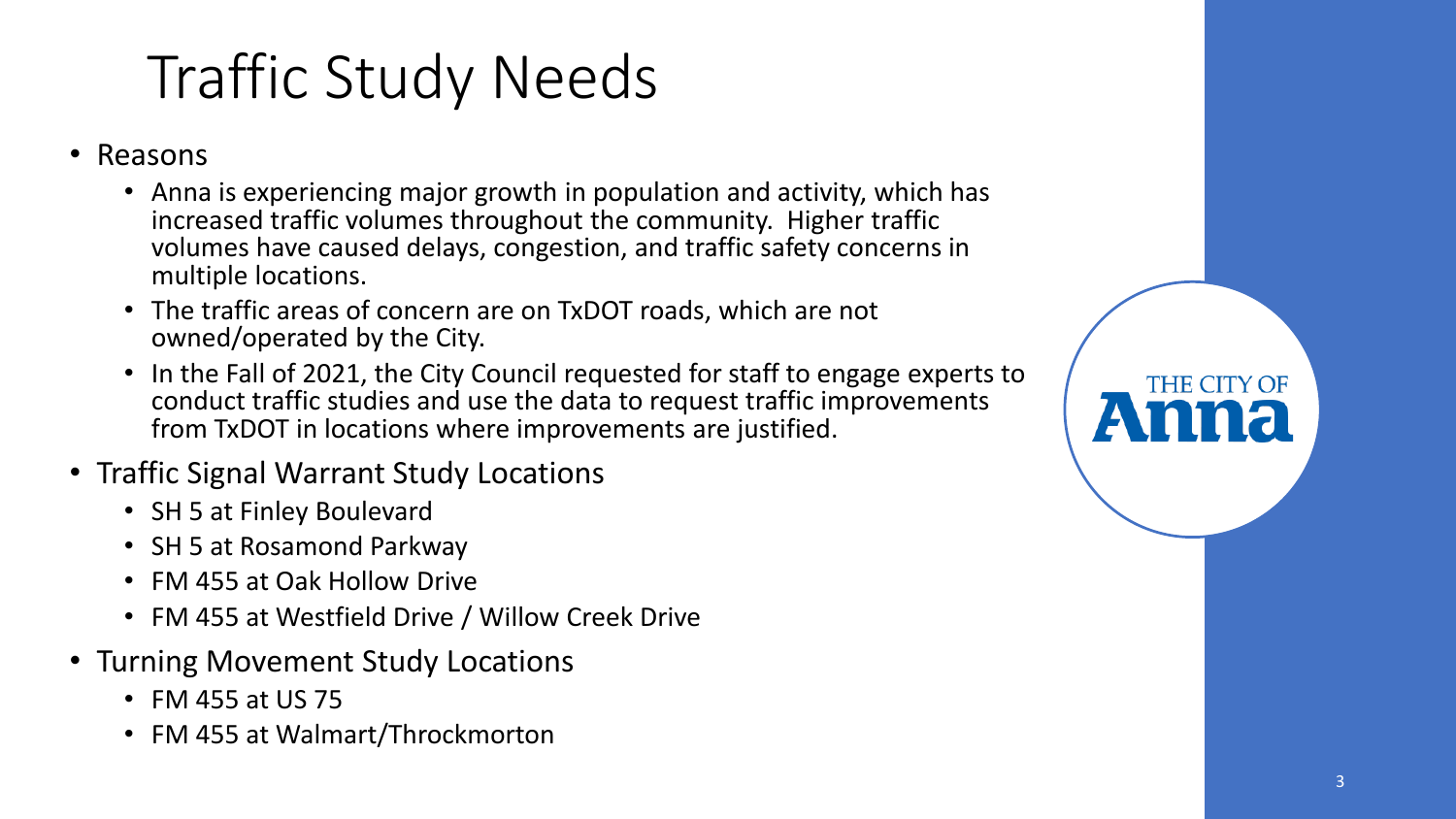## Traffic Signal Warrants

• A traffic signal warrant study reviews 9 critical aspects of an intersection (warrants). This information is then used to determine whether a traffic signal is needed. The warrants include:

> Warrant 1 – Eight-Hour Vehicular Volume; Warrant 2 - Four-Hour Vehicular Volume; Warrant 3 - Peak Hour; Warrant 4 - Pedestrian Volume; Warrant  $5 -$  School Crossing; Warrant 6 – Coordinated Signal System; Warrant 7 - Crash Experience; Warrant 8 - Roadway Network; Warrant 9 – Intersection Near a Grade Crossing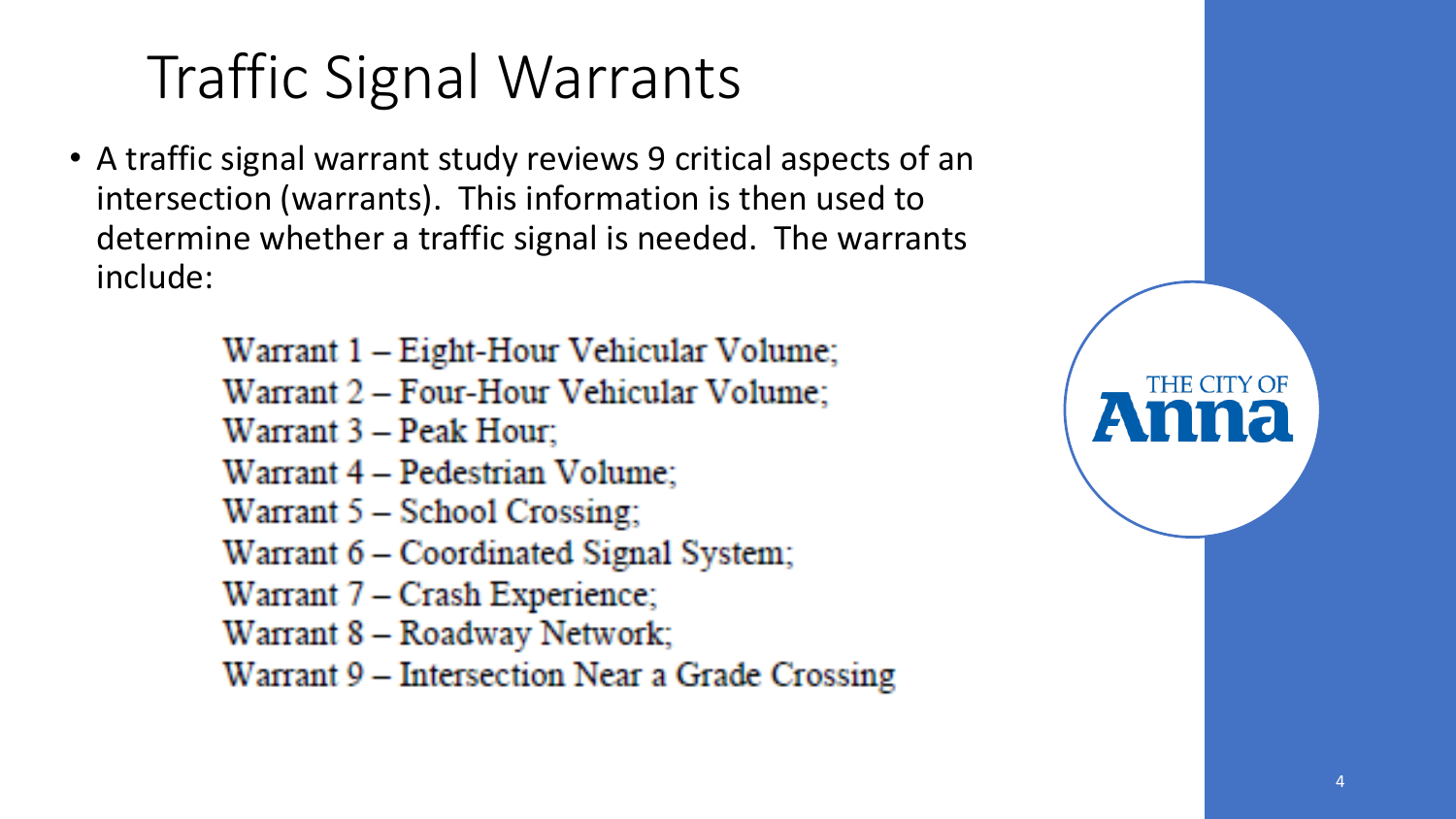#### Location Map – SH 5 Corridor



# **Anna**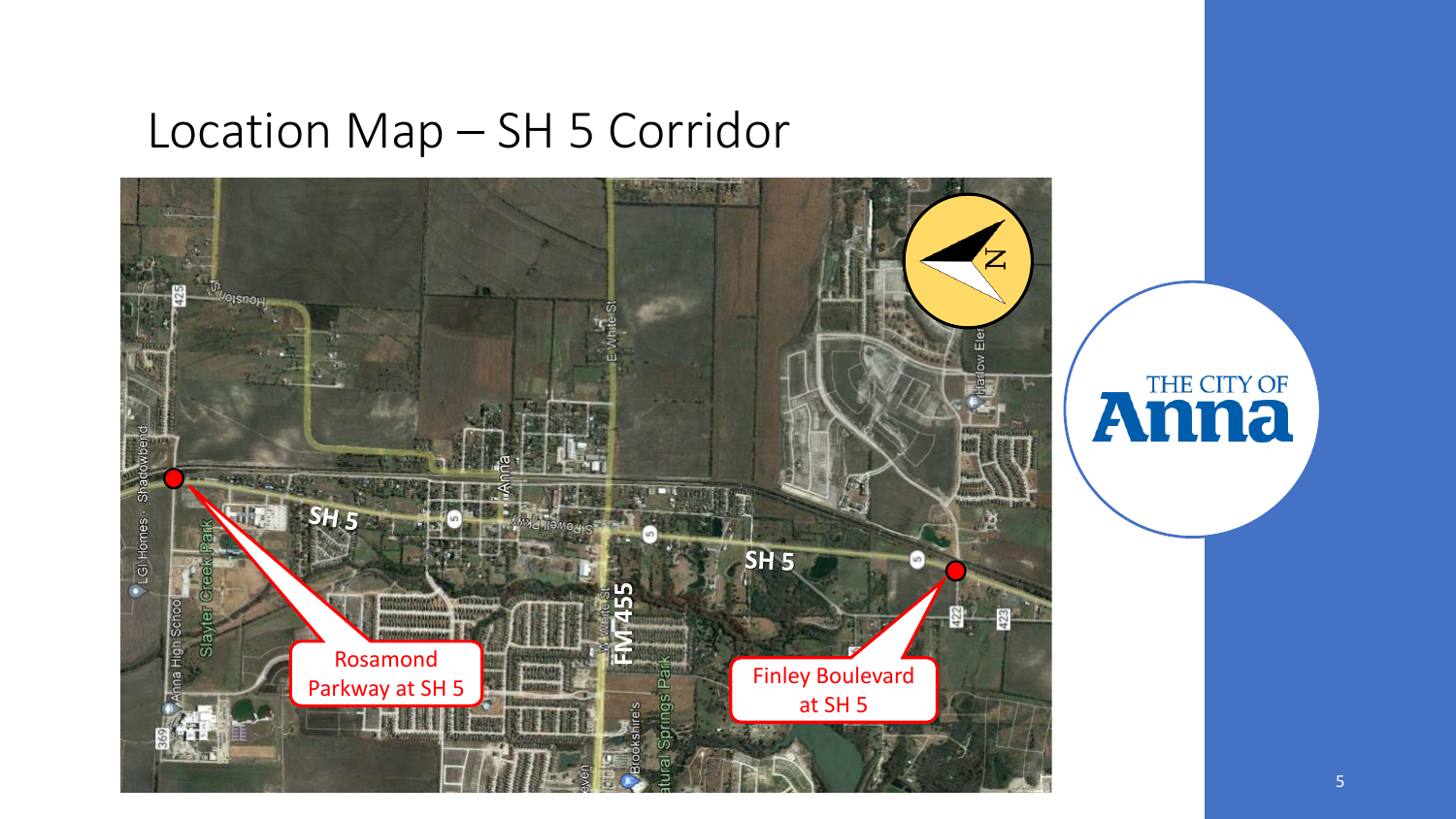### Finley Boulevard Study Results



Table 2. Warrant 1 Analysis

| <b>Time</b> | <b>Major St.</b>                | Higher<br>Volume<br>Minor St. | <b>Meet Condition A</b><br>(70%)? |  |  |  |  |
|-------------|---------------------------------|-------------------------------|-----------------------------------|--|--|--|--|
| 12:00 AM    | 34                              | 9                             | <b>No</b>                         |  |  |  |  |
| 1:00 AM     | 30                              | 11                            | No                                |  |  |  |  |
| 2:00 AM     | 15                              | 3                             | No                                |  |  |  |  |
| 3:00 AM     | 31                              | 14                            | No                                |  |  |  |  |
| 4:00 AM     | 68                              | 29                            | No                                |  |  |  |  |
| 5:00 AM     | 191                             | 83                            | No                                |  |  |  |  |
| 6:00 AM     | 490                             | 196                           | Yes                               |  |  |  |  |
| 7:00 AM     | 948                             | 403                           | Yes                               |  |  |  |  |
| 8:00 AM     | 725                             | 202                           | Yes                               |  |  |  |  |
| 9:00 AM     | 531                             | 158                           | Yes                               |  |  |  |  |
| 10:00 AM    | 573                             | 137                           | No                                |  |  |  |  |
| 11:00 AM    | 625                             | 158                           | Yes                               |  |  |  |  |
| 12:00 PM    | 712                             | 173                           | Yes                               |  |  |  |  |
| 1:00 PM     | 673                             | 156                           | Yes                               |  |  |  |  |
| 2:00 PM     | 728                             | 153                           | Yes                               |  |  |  |  |
| 3:00 PM     | 848                             | 306                           | Yes                               |  |  |  |  |
| 4:00 PM     | 1153                            | 208                           | Yes                               |  |  |  |  |
| 5:00 PM     | 1186                            | 268                           | Yes                               |  |  |  |  |
| 6:00 PM     | 896                             | 161                           | Yes                               |  |  |  |  |
| 7:00 PM     | 536                             | 91                            | No                                |  |  |  |  |
| 8:00 PM     | 397                             | 52                            | No                                |  |  |  |  |
| 9:00 PM     | 208                             | 34                            | No                                |  |  |  |  |
| 10:00 PM    | 175                             | 20                            | No                                |  |  |  |  |
| 11:00 PM    | 82                              | 9                             | No                                |  |  |  |  |
|             | No. of Hours Meeting Condition: |                               | 12                                |  |  |  |  |
|             | No. of Hours Required;          |                               | 8                                 |  |  |  |  |
|             |                                 | <b>Meet Warrant 1:</b>        | Yes                               |  |  |  |  |

| Warrant | <b>Description</b>                                                    | <b>Analysis Result</b>                             |
|---------|-----------------------------------------------------------------------|----------------------------------------------------|
| 1A      | Eight Hour Volume - Minimum Vehicular Volume<br>(70% & 56%)           | Warrant 1, Condition A Met                         |
| 1B      | Eight Hour Volume - Interruption of Continuous<br>Traffic (70% & 56%) | Condition B Not Evaluated as<br>Condition A is Met |
| 2       | Four Hour Vehicular Volume                                            | Warrant Met                                        |
|         | Peak Hour                                                             | Warrant Met                                        |
| 4       | Pedestrian Volume                                                     | Warrant Not Met                                    |
|         | School Crossing                                                       | Warrant Not Met                                    |
| 6       | Coordinated Signal System                                             | Warrant Not Met                                    |
|         | Crash Experience                                                      | Warrant Not Met                                    |
| 8       | Roadway Network                                                       | Not Applicable                                     |
| 9       | Intersection Near a RR Grade Crossing                                 | <b>Warrant Met</b>                                 |

Findings: Warrant 1A, 2, 3, and 9 met Recommendation: Install Traffic Signal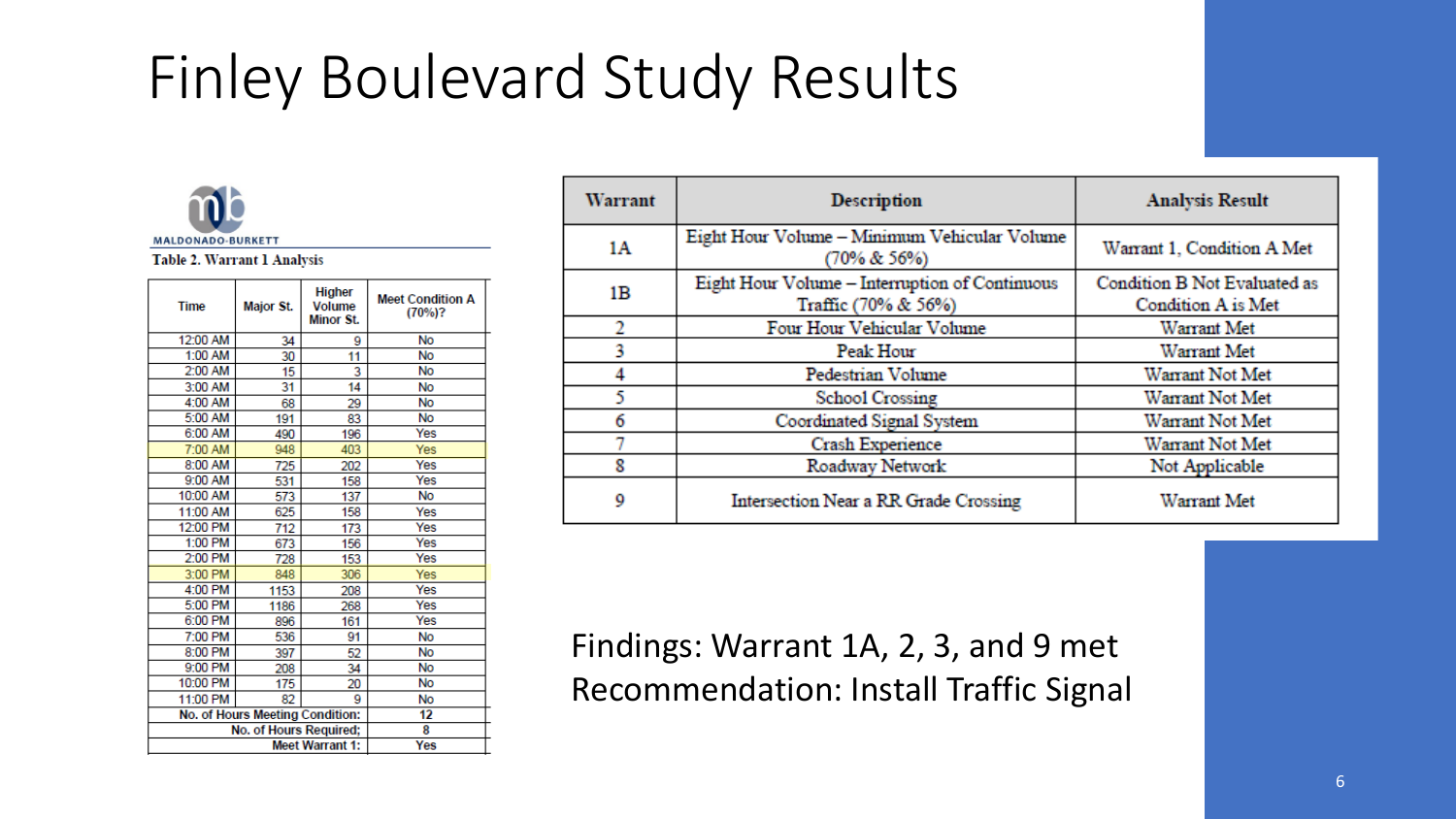### Rosamond Parkway Study Results

#### Table 2. Warrant 1 Analysis

| Time     | Major St.                       | <b>Higher</b><br><b>Volume</b><br><b>Minor St.</b> | <b>Meet Condition</b><br>A (70%)? | <b>Meet Condition B</b><br>(70%)? | <b>Meet Condition</b><br>A & B (56%)? |
|----------|---------------------------------|----------------------------------------------------|-----------------------------------|-----------------------------------|---------------------------------------|
| 12:00 AM | 32                              |                                                    | No                                | <b>No</b>                         | No                                    |
| 1:00 AM  | $\overline{17}$                 | $\overline{2}$                                     | No                                | <b>No</b>                         | No                                    |
| 2:00 AM  | 27                              | 1                                                  | No                                | <b>No</b>                         | No                                    |
| 3:00 AM  | 18                              | $\overline{2}$                                     | No                                | <b>No</b>                         | No                                    |
| 4:00 AM  | 61                              | 7                                                  | No                                | <b>No</b>                         | No                                    |
| 5:00 AM  | 211                             | 23                                                 | No                                | No                                | No                                    |
| 6:00 AM  | 408                             | 69                                                 | No                                | Yes                               | No                                    |
| 7:00 AM  | 987                             | 91                                                 | No                                | Yes                               | Yes                                   |
| 8:00 AM  | 814                             | 62                                                 | No                                | Yes                               | No                                    |
| 9:00 AM  | 447                             | 37                                                 | No                                | No                                | No                                    |
| 10:00 AM | 451                             | 32                                                 | No                                | <b>No</b>                         | No                                    |
| 11:00 AM | 516                             | 29                                                 | No                                | No                                | No                                    |
| 12:00 PM | 593                             | 31                                                 | No                                | <b>No</b>                         | No                                    |
| 1:00 PM  | 513                             | 37                                                 | No                                | <b>No</b>                         | No                                    |
| 2:00 PM  | 631                             | 47                                                 | No                                | No                                | No                                    |
| 3:00 PM  | 844                             | 49                                                 | No                                | <b>No</b>                         | <b>No</b>                             |
| 4:00 PM  | 1010                            | 94                                                 | <b>No</b>                         | Yes                               | Yes                                   |
| 5:00 PM  | 1009                            | 50                                                 | <b>No</b>                         | <b>No</b>                         | No                                    |
| 6:00 PM  | 796                             | 58                                                 | No                                | Yes                               | No                                    |
| 7:00 PM  | 500                             | 35                                                 | No                                | No                                | No                                    |
| 8:00 PM  | 377                             | 51                                                 | No                                | <b>No</b>                         | No                                    |
| 9:00 PM  | 185                             | 10                                                 | No                                | <b>No</b>                         | No                                    |
| 10:00 PM | 168                             | 9                                                  | No                                | No                                | No                                    |
| 11:00 PM | 94                              | $\overline{13}$                                    | No                                | No                                | <b>No</b>                             |
|          | No. of Hours Meeting Condition: |                                                    | 0                                 | 5                                 | 2                                     |
|          |                                 | No. Hours Required:                                | 8                                 | 8                                 | 8                                     |
|          |                                 | <b>Meet Warrant 1:</b>                             | No                                | <b>No</b>                         | No                                    |

| Warrant | <b>Description</b>                                                    | <b>Analysis Result</b> |
|---------|-----------------------------------------------------------------------|------------------------|
| 1A      | Eight Hour Volume - Minimum Vehicular Volume<br>(70% & 56%)           | Warrant Not Met        |
| 1B      | Eight Hour Volume - Interruption of Continuous<br>Traffic (70% & 56%) | Warrant Not Met        |
|         | Four Hour Vehicular Volume                                            | Warrant Not Met        |
|         | Peak Hour                                                             | <b>Warrant Met</b>     |
|         | Pedestrian Volume                                                     | Warrant Not Met        |
|         | School Crossing                                                       | Warrant Not Met        |
| 6       | Coordinated Signal System                                             | Warrant Not Met        |
|         | <b>Crash Experience</b>                                               | Warrant Not Met        |
| 8       | Roadway Network                                                       | Not Applicable         |
| 9       | Intersection Near a RR Grade Crossing                                 | Warrant Not Met        |

Findings: Only Warrant 3 met Recommendation: Do another study once the new developments on the north side of Rosamond have more homes and traffic volumes increase.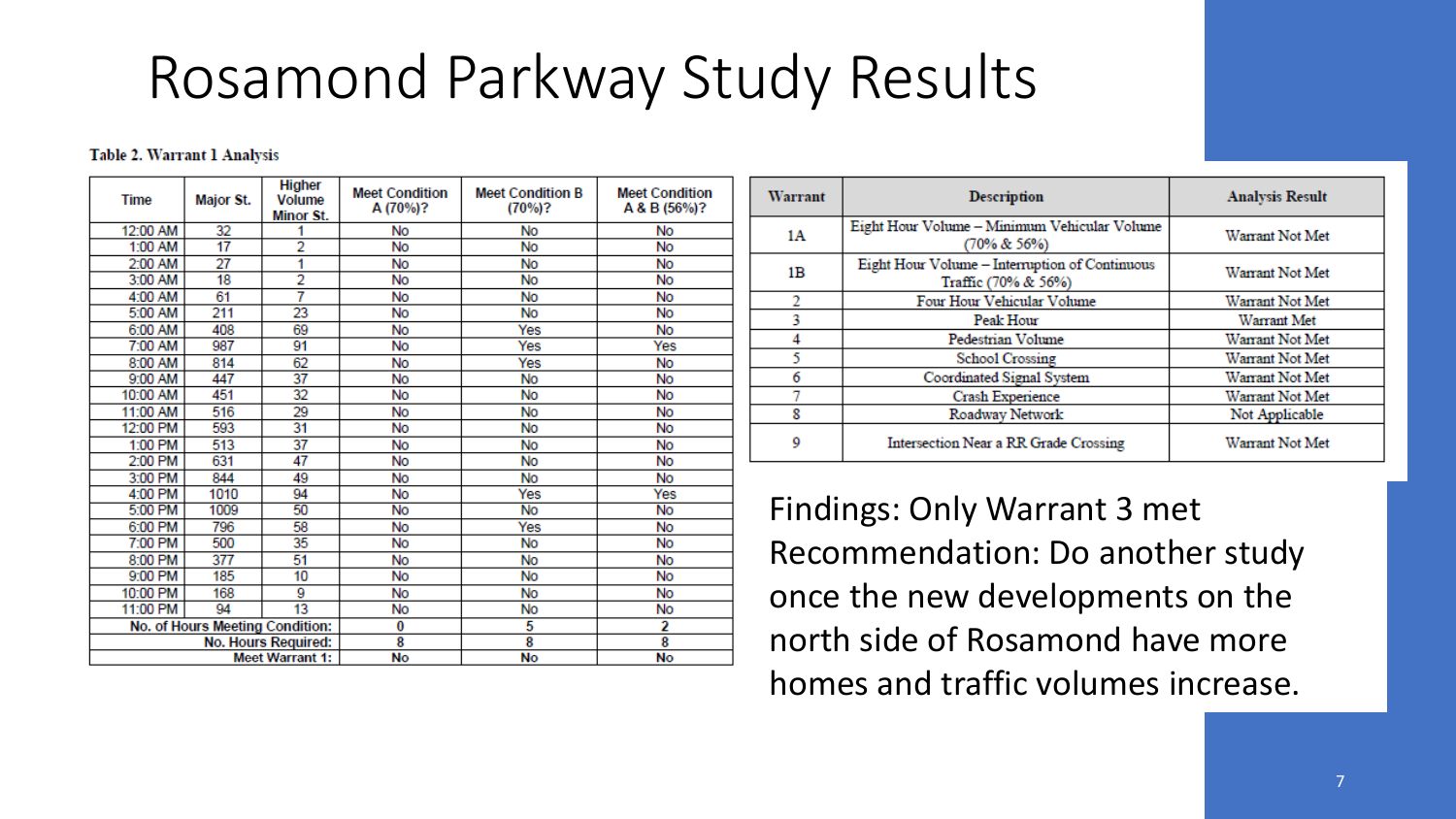#### Location Map – FM 455 Corridor

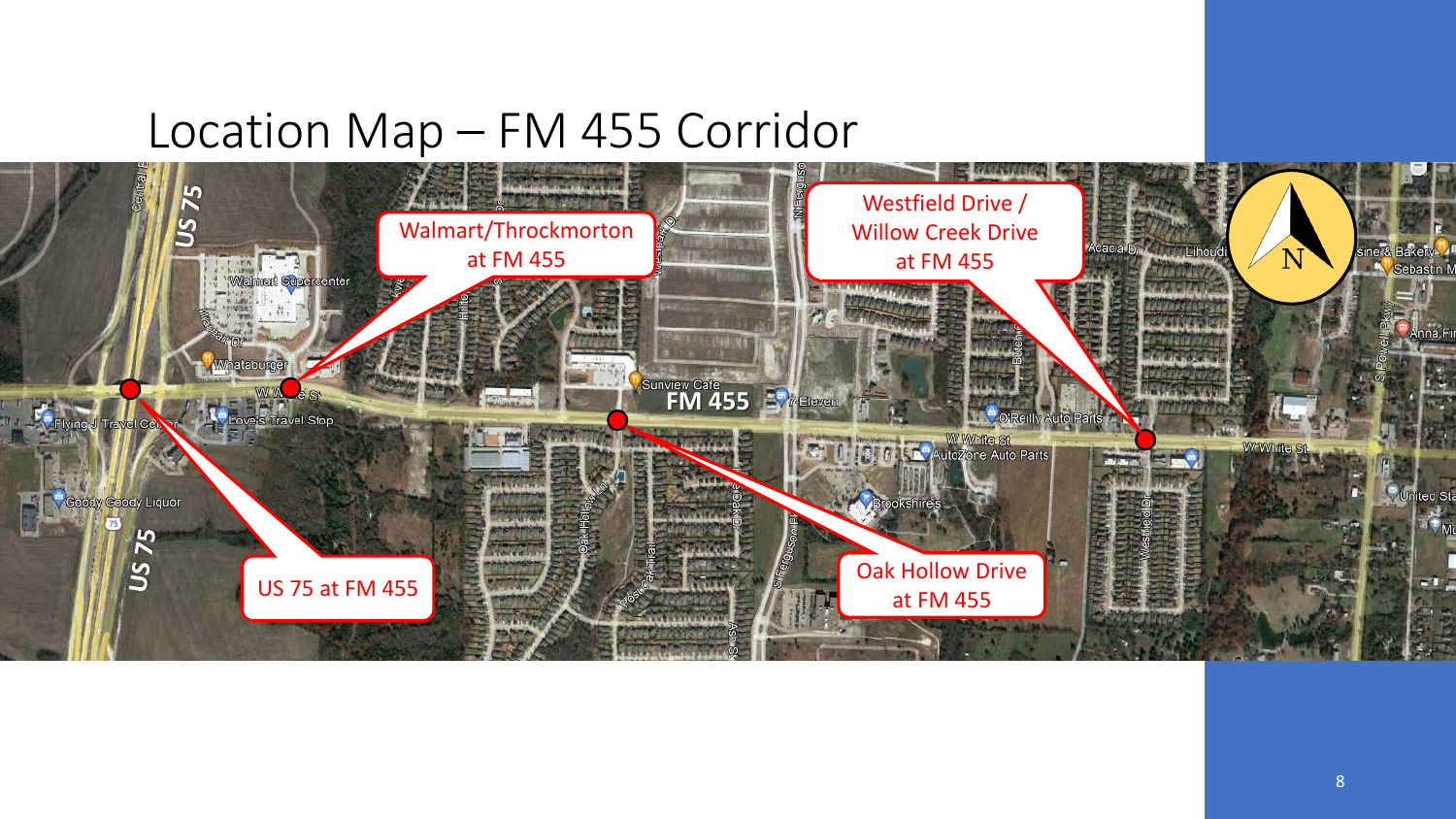### US 75 Study Results

- Findings & Considerations
	- The left turn lane for southbound US 75 from FM 455 backs into the northbound frontage road, causing congestion and safety concerns.
	- The existing signal detection at the intersection is malfunctioning. As a result, that approach is operating on fixed time, so it is not able to extend the green arrow when it should. TxDOT has been notified and is working to resolve the issue. The malfunctioning equipment is obsolete and will need to be replaced with newer equipment. TxDOT is anticipating end of February for that to occur.
- Recommended options to discuss with TxDOT:
	- Adjust the dynamic signal timing to give left turns a longer maximum time limit during peak hour.
	- Reconfigure the intersection to allow for dual left turns onto the southbound frontage road.

*\*Note: On this intersection, the consultant is making additional site visits and data collections to develop more detailed options to present to TxDOT.*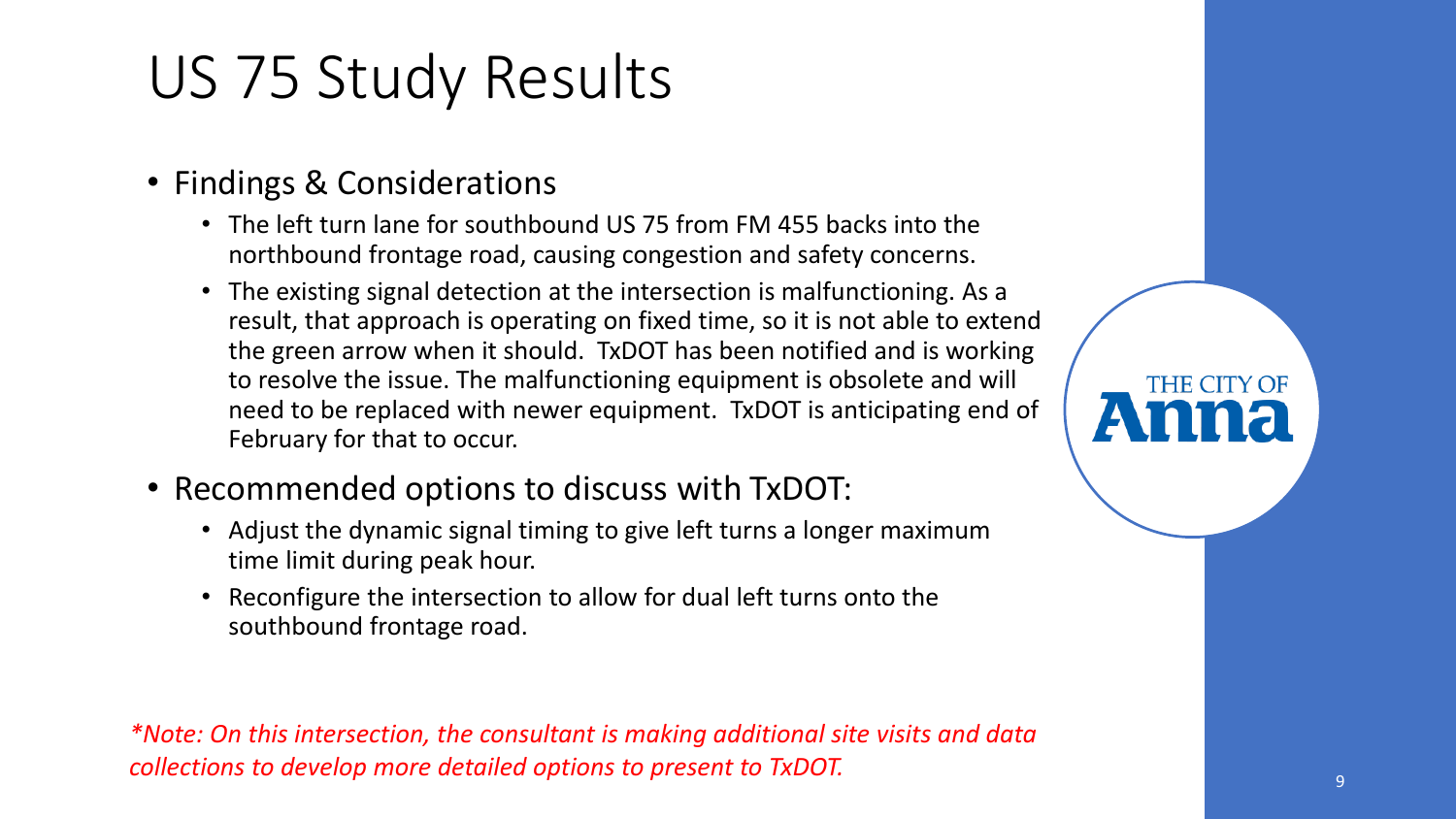# Walmart/Throckmorton Study

- Findings & Considerations
	- Vehicles seeking to make a left turn from FM 455 to Walmart/Throckmorton during peak PM times must wait a significant length of time to have a clear path.
	- Visibility is not good for a left turn vehicle when they are trying to see oncoming traffic.
	- Semi-tractor trucks are making U-turns at the intersection to head south on US 75 (they are trying to avoid turning onto the US 75 NB frontage road at Love's).
- Recommended options to discuss with TxDOT and landowners:
	- Adding a protected left-turn phase for the Eastbound Left Turn into Walmart during the evening peak. (Not in TxDOT's current timing plans)
	- Lane assignment changes at Walmart Drive to increase capacity.
	- Redesign left-turn bays on FM 455 (at Walmart drive) to improve visibility of and for Left Turn vehicles. Right now, a left-turning vehicle blocks visibility of oncoming traffic. To improve, this would require reconstruction of the FM 455 medians.
	- Place No U-turn signs at the intersection.
	- Provide truck exit to Throckmorton from the south side of the Love's property, through the existing paved firelane/access drive on the adjacent property. This would allow the trucks to make a much safer left turn at the signal instead of a U-turn.

*\*Note: On this intersection, the consultant is making additional site visits and data collections to develop more detailed options to present to TxDOT.*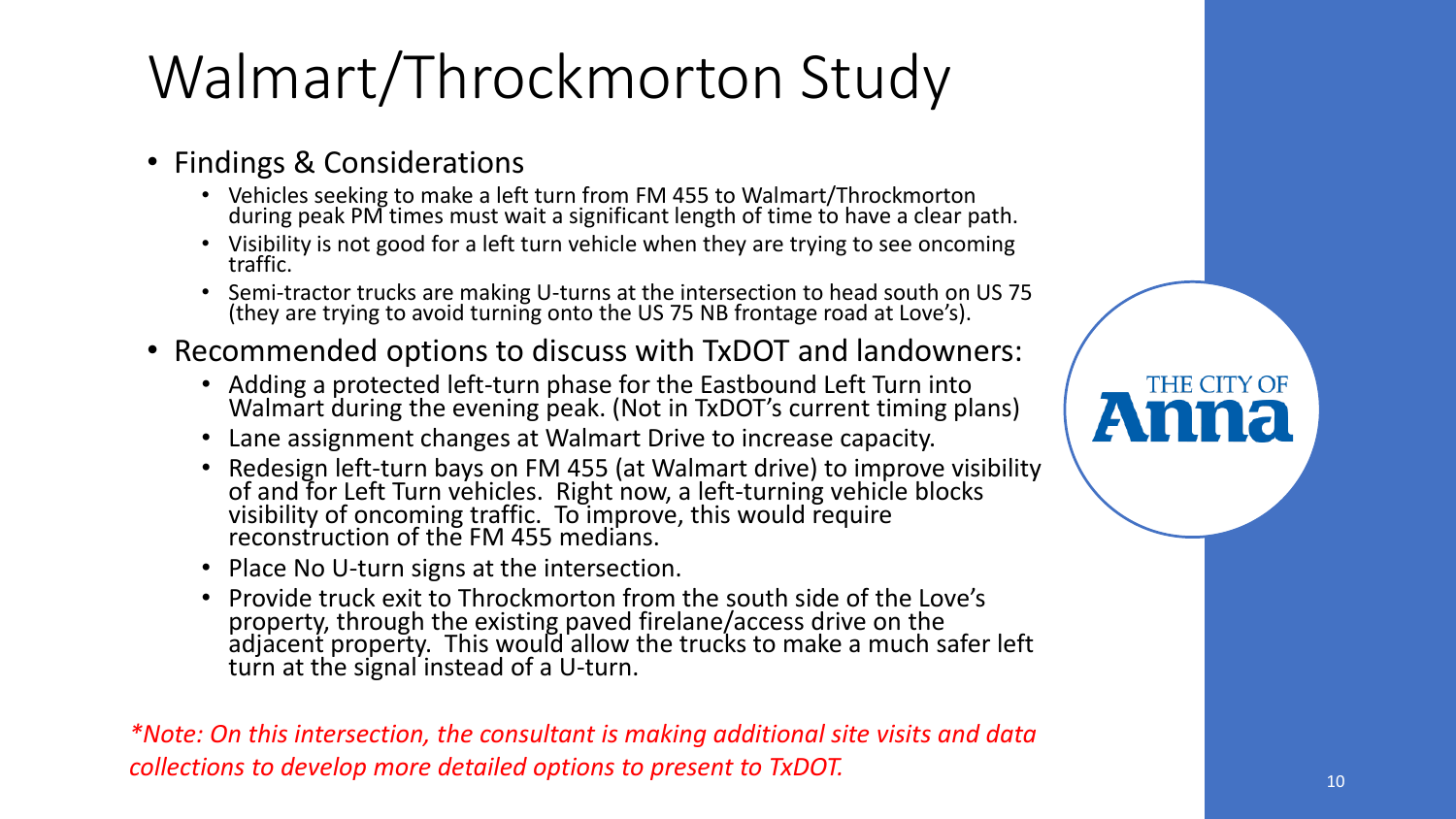### Oak Hollow Drive Study Results

#### Table 1: Volume Summary

| <b>FM 455</b><br>Hour |               |        |               |                  | <b>Oak Hollow Lane</b> | <b>Total</b>     | <b>Pedestrians</b><br>Crossing |               |              |
|-----------------------|---------------|--------|---------------|------------------|------------------------|------------------|--------------------------------|---------------|--------------|
| Begin                 | ЕB            | WB     | <b>Total</b>  | <b>NB Volume</b> |                        | <b>SB Volume</b> |                                | <b>Minor</b>  | Major        |
|                       | <b>Volume</b> | Volume | <b>Volume</b> | <b>Thru/LT</b>   | RT                     | <b>Thru/LT</b>   | RT                             | <b>Volume</b> | Roadway      |
| 0:00                  | 60            | 19     | 79            | 1                | 0                      | 0                | 0                              | 1             | 0            |
| 1:00                  | 31            | 20     | 51            | 4                | 0                      | $\overline{2}$   | $\mathbf{0}$                   | 6             | $\mathbf{0}$ |
| 2:00                  | 12            | 27     | 39            | 4                | 0                      | 1                | 0                              | 5             | $\mathbf{0}$ |
| 3:00                  | 27            | 47     | 74            | 11               | 1                      | $\overline{2}$   | 0                              | 14            | $\mathbf{0}$ |
| 4:00                  | 35            | 107    | 142           | 19               | 1                      | $\overline{2}$   | 0                              | 22            | $\mathbf{0}$ |
| 5:00                  | 68            | 297    | 365           | 38               | 0                      | 5                | 1                              | 44            | 1            |
| 6:00                  | 319           | 615    | 934           | 106              | 13                     | 12               | $\overline{2}$                 | 133           | 0            |
| 7:00                  | 562           | 1.008  | 1.570         | 119              | 61                     | 25               | 17                             | 222           | $\mathbf{0}$ |
| 8:00                  | 518           | 897    | 1.415         | 69               | 37                     | 19               | 18                             | 143           | $\bf{0}$     |
| 9:00                  | 474           | 629    | 1.103         | 45               | 9                      | 18               | 12                             | 84            | $\bf{0}$     |
| 10:00                 | 511           | 589    | 1,100         | 40               | 22                     | 17               | 11                             | 90            | $\mathbf{0}$ |
| 11:00                 | 667           | 686    | 1.353         | 58               | 23                     | 20               | 14                             | 115           | $\bf{0}$     |
| 12:00                 | 729           | 723    | 1.452         | 48               | 32                     | 24               | 15                             | 119           | $\bf{0}$     |
| 13:00                 | 744           | 631    | 1.375         | 49               | 37                     | 17               | 15                             | 118           | 1            |
| 14:00                 | 785           | 666    | 1.451         | 52               | 39                     | 22               | 13                             | 126           | 0            |
| 15:00                 | 895           | 735    | 1,630         | 54               | 36                     | 13               | 8                              | 111           | $\bf{0}$     |
| 16:00                 | 1.171         | 941    | 2.112         | 59               | 36                     | 19               | 11                             | 125           | $\bf{0}$     |
| 17:00                 | 1.322         | 1.038  | 2,360         | 66               | 41                     | 25               | 25                             | 157           | 3            |
| 18:00                 | 994           | 715    | 1.709         | 62               | 26                     | 27               | 6                              | 121           | 0            |
| 19:00                 | 809           | 421    | 1.230         | 30               | 13                     | 16               | 7                              | 66            | $\bf{0}$     |
| 20:00                 | 510           | 270    | 780           | 28               | 12                     | 13               | $\overline{2}$                 | 55            | $\mathbf{0}$ |
| 21:00                 | 337           | 188    | 525           | 19               | 4                      | 14               | 1                              | 38            | $\mathbf{0}$ |
| 22:00                 | 237           | 113    | 350           | 13               | 5                      | 6                | 1                              | 25            | 0            |
| 23:00                 | 142           | 51     | 193           | 5                | $\overline{2}$         | 5                | 0                              | 12            | 0            |
| <b>TOTAL</b>          | 11.959        | 11.433 | 23,392        | 999              | 450                    | 324              | 179                            | 1.952         | 5            |

#### Table 2: Volume for Analysis and Warrant Summary

|               |                     | <b>FM455</b>        |                        |                                | <b>Oak Hollow Lane</b>         |                      | <b>Meets Warrants?</b> |              |   |                                           |                |
|---------------|---------------------|---------------------|------------------------|--------------------------------|--------------------------------|----------------------|------------------------|--------------|---|-------------------------------------------|----------------|
| Hour<br>Begin | EB<br><b>Volume</b> | WB<br><b>Volume</b> | <b>Total</b><br>Volume | NB<br>Thru/LT<br><b>Volume</b> | SB<br>Thru/LT<br><b>Volume</b> | Max<br><b>Volume</b> | 1 A                    | 1B           | A | 7.<br>56% Volume<br><b>Threshold</b><br>в | $\overline{2}$ |
| 0:00          | 60                  | 19                  | 79                     | 1                              | 0                              | 1                    | 0                      | 0            | 0 | 0                                         | 0              |
| 1:00          | 31                  | 20                  | 51                     | 4                              | $\overline{2}$                 | 4                    | 0                      | 0            | 0 | 0                                         | 0              |
| 2:00          | 12                  | 27                  | 39                     | 4                              | 1                              | 4                    | 0                      | 0            | 0 | 0                                         | 0              |
| 3:00          | 27                  | 47                  | 74                     | 11                             | $\overline{2}$                 | 11                   | $\Omega$               | 0            | 0 | $\mathbf{0}$                              | $\Omega$       |
| 4:00          | 35                  | 107                 | 142                    | 19                             | $\overline{2}$                 | 19                   | 0                      | 0            | 0 | 0                                         | 0              |
| 5:00          | 68                  | 297                 | 365                    | 38                             | 5                              | 38                   | 0                      | $\mathbf{0}$ | 0 | $\mathbf{0}$                              | $\mathbf{0}$   |
| 6:00          | 319                 | 615                 | 934                    | 106                            | 12                             | 106                  | 1                      | 1            | 1 | 1                                         | 1              |
| 7:00          | 562                 | 1.008               | 1,570                  | 119                            | 25                             | 119                  | 1                      | 1            | 1 | 1                                         | 1              |
| 8:00          | 518                 | 897                 | 1,415                  | 69                             | 19                             | 69                   | $\mathbf{0}$           | 1            | 0 | 1                                         | 1              |
| 9:00          | 474                 | 629                 | 1.103                  | 45                             | 18                             | 45                   | 0                      | 0            | 0 | 1                                         | $\Omega$       |
| 10:00         | 511                 | 589                 | 1,100                  | 40                             | 17                             | 40                   | $\mathbf{0}$           | 0            | 0 | $\bf{0}$                                  | $\mathbf{0}$   |
| 11:00         | 667                 | 686                 | 1.353                  | 58                             | 20                             | 58                   | 0                      | 1            | 0 | 1                                         | 0              |
| 12:00         | 729                 | 723                 | 1.452                  | 48                             | 24                             | 48                   | $\Omega$               | 0            | 0 | 1                                         | 0              |
| 13:00         | 744                 | 631                 | 1.375                  | 49                             | 17                             | 49                   | 0                      | 0            | 0 | 1                                         | 0              |
| 14:00         | 785                 | 666                 | 1.451                  | 52                             | $_{22}$                        | 52                   | 0                      | 0            | 0 | 1                                         | 0              |
| 15:00         | 895                 | 735                 | 1,630                  | 54                             | 13                             | 54                   | $\mathbf{0}$           | 1            | 0 | 1                                         | 0              |
| 16:00         | 1,171               | 941                 | 2.112                  | 59                             | 19                             | 59                   | $\mathbf{0}$           | 1            | 0 | 1                                         | $\mathbf{0}$   |
| 17:00         | 1.322               | 1.038               | 2.360                  | 66                             | 25                             | 66                   | 0                      | 1            | 0 | 1                                         | 1              |
| 18:00         | 994                 | 715                 | 1.709                  | 62                             | 27                             | 62                   | 0                      | 1            | 0 | 1                                         | 1              |
| 19:00         | 809                 | 421                 | 1.230                  | 30                             | 16                             | 30                   | 0                      | 0            | 0 | $\mathbf{0}$                              | 0              |
| 20:00         | 510                 | 270                 | 780                    | 28                             | 13                             | 28                   | 0                      | 0            | 0 | 0                                         | 0              |
| 21:00         | 337                 | 188                 | 525                    | 19                             | 14                             | 19                   | $\mathbf{0}$           | 0            | 0 | $\mathbf{0}$                              | $\mathbf{0}$   |
| 22:00         | 237                 | 113                 | 350                    | 13                             | 6                              | 13                   | $\Omega$               | $\mathbf{0}$ | 0 | 0                                         | 0              |
| 23:00         | 142                 | 51                  | 193                    | 5                              | 5                              | 5                    | $\Omega$               | $\mathbf{0}$ | 0 | $\mathbf{0}$                              | 0              |
| <b>TOTAL</b>  | 11.959              | 11.433              | 23.392                 | 999                            | 324                            | 999                  | 2                      | 8            | 2 | 12                                        | 5              |

Findings: Warrant 1B, 2, 3, and 7 met Recommendation: Install Traffic Signal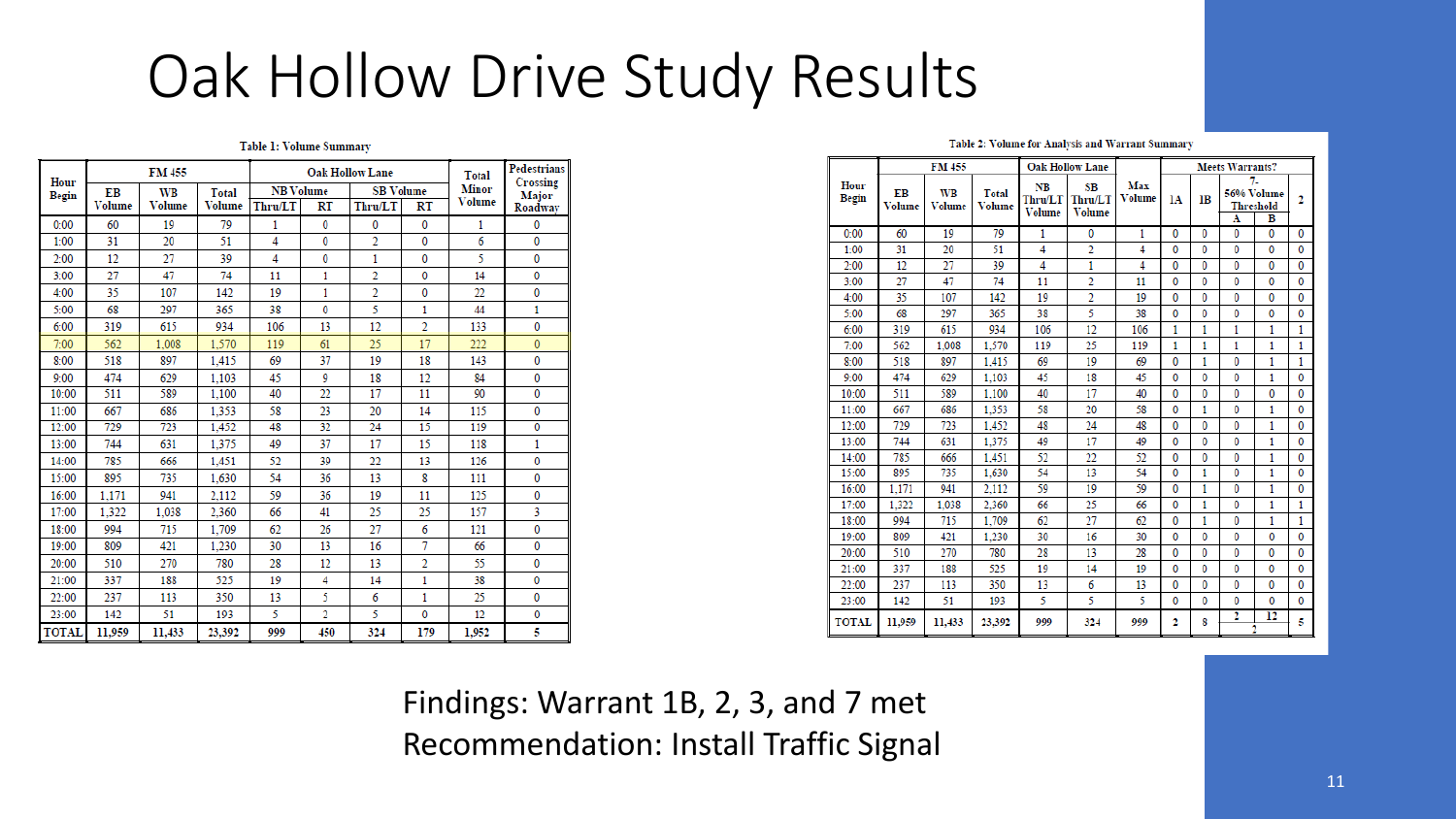#### Westfield Drive / Willow Creek Drive Study Results

#### Table 1: Volume Summary

| Hour         | <b>FM 455</b> |               |                                                      | <b>Westfield Drive</b> |     | <b>Willow Creek</b><br><b>Drive</b> |                | Total<br><b>Minor</b> | Pedestrians<br>Crossing |  |
|--------------|---------------|---------------|------------------------------------------------------|------------------------|-----|-------------------------------------|----------------|-----------------------|-------------------------|--|
| Begin        | ЕB            | <b>WB</b>     | <b>NB</b> Volume<br><b>SB Volume</b><br><b>Total</b> |                        |     | <b>Volume</b>                       | Major          |                       |                         |  |
|              | <b>Volume</b> | <b>Volume</b> | <b>Volume</b>                                        | <b>Thru/LT</b>         | RT  | Thru/LT                             | RT             |                       | Roadway                 |  |
| 0:00         | 38            | 12            | 50                                                   | 1                      | 0   | 0                                   | 1              | 2                     | 0                       |  |
| 1:00         | 12            | 11            | 23                                                   | 0                      | 0   | 1                                   | $\mathbf{0}$   | 1                     | 0                       |  |
| 2:00         | 13            | 15            | 28                                                   | 0                      | 0   | 0                                   | $\Omega$       | $\mathbf{0}$          | 0                       |  |
| 3:00         | 21            | 23            | 44                                                   | 1                      | 1   | 0                                   | 4              | 6                     | 0                       |  |
| 4:00         | 30            | 68            | 98                                                   | 5                      | 0   | 1                                   | 7              | 13                    | 0                       |  |
| 5:00         | 95            | 138           | 233                                                  | 22                     | 1   | 4                                   | 20             | 47                    | 0                       |  |
| 6:00         | 310           | 317           | 627                                                  | 21                     | 14  | 22                                  | 21             | 78                    | 0                       |  |
| 7:00         | 583           | 657           | 1.240                                                | 60                     | 20  | 27                                  | 38             | 145                   | 0                       |  |
| 8:00         | 464           | 616           | 1,080                                                | 37                     | 17  | 21                                  | 36             | 111                   | 2                       |  |
| 9:00         | 411           | 461           | 872                                                  | 27                     | 3   | 10                                  | 14             | 54                    | 0                       |  |
| 10:00        | 425           | 466           | 891                                                  | 30                     | 9   | 16                                  | 16             | 71                    | 0                       |  |
| 11:00        | 523           | 566           | 1.089                                                | 26                     | 14  | 10                                  | 24             | 74                    | $\mathbf{0}$            |  |
| 12:00        | 630           | 541           | 1.171                                                | 37                     | 15  | 9                                   | 17             | 78                    | 0                       |  |
| 13:00        | 591           | 474           | 1.065                                                | 37                     | 12  | 7                                   | 15             | 71                    | 11                      |  |
| 14:00        | 589           | 532           | 1.121                                                | 36                     | 10  | 14                                  | 24             | 84                    | $\mathbf{0}$            |  |
| 15:00        | 747           | 656           | 1.403                                                | 40                     | 24  | 10                                  | 14             | 88                    | $\mathbf{0}$            |  |
| 16:00        | 871           | 764           | 1,635                                                | 43                     | 20  | 13                                  | 19             | 95                    | 0                       |  |
| 17:00        | 945           | 860           | 1.805                                                | 49                     | 30  | 15                                  | 32             | 126                   | 4                       |  |
| 18:00        | 869           | 587           | 1.456                                                | 41                     | 27  | 17                                  | 27             | 112                   | 0                       |  |
| 19:00        | 590           | 359           | 949                                                  | 19                     | 7   | 4                                   | 15             | 45                    | 0                       |  |
| 20:00        | 388           | 229           | 617                                                  | 12                     | 12  | 6                                   | 8              | 38                    | 0                       |  |
| 21:00        | 237           | 151           | 388                                                  | 16                     | 3   | 4                                   | 2              | 25                    | 0                       |  |
| 22:00        | 161           | 91            | 252                                                  | 7                      | 2   | 3                                   | $\overline{2}$ | 14                    | $\mathbf{0}$            |  |
| 23:00        | 91            | 40            | 131                                                  | 4                      | 1   | 0                                   | 2              | 7                     | 0                       |  |
| <b>TOTAL</b> | 9,634         | 8,634         | 18,268                                               | 571                    | 242 | 214                                 | 358            | 1,385                 | 17                      |  |

#### Table 3: Volume for Analysis and Warrant Summary

| Hour         | <b>FM 455</b>       |                            |                               | <b>Westfield Drive/</b><br><b>Willow Creek Dr</b> |                     | Max           | <b>Meets Warrants?</b> |              |   |              |              |
|--------------|---------------------|----------------------------|-------------------------------|---------------------------------------------------|---------------------|---------------|------------------------|--------------|---|--------------|--------------|
| Begin        | ЕB<br><b>Volume</b> | <b>WB</b><br><b>Volume</b> | <b>Total</b><br><b>Volume</b> | NB<br><b>Volume</b>                               | SB<br><b>Volume</b> | <b>Volume</b> | 1A                     | 1B           | A | 1-Combo<br>в | 2            |
| 0:00         | 38                  | 12                         | 50                            | 1                                                 | 1                   | 1             | $\bf{0}$               | 0            | 0 | $\mathbf{0}$ | 0            |
| 1:00         | 12                  | 11                         | 23                            | $\mathbf{0}$                                      | 1                   | 1             | 0                      | 0            | 0 | 0            | 0            |
| 2:00         | 13                  | 15                         | 28                            | 0                                                 | 0                   | 0             | 0                      | $\mathbf{0}$ | 0 | $\mathbf{0}$ | $\bf{0}$     |
| 3:00         | 21                  | 23                         | 44                            | $\overline{2}$                                    | 4                   | 4             | $\mathbf{0}$           | $\mathbf{0}$ | 0 | 0            | $\Omega$     |
| 4:00         | 30                  | 68                         | 98                            | 5                                                 | 8                   | 8             | 0                      | $\mathbf{0}$ | 0 | 0            | 0            |
| 5:00         | 95                  | 138                        | 233                           | 23                                                | 24                  | 24            | $\Omega$               | $\mathbf{0}$ | 0 | 0            | $\mathbf{0}$ |
| 6:00         | 310                 | 317                        | 627                           | 35                                                | 43                  | 43            | 0                      | 0            | 0 | 0            | 0            |
| 7:00         | 583                 | 657                        | 1.240                         | 80                                                | 65                  | 80            | $\bf{0}$               | 1            | 0 | 1            | 1            |
| 8:00         | 464                 | 616                        | 1.080                         | 54                                                | 57                  | 57            | 0                      | 0            | 0 | 1            | 0            |
| 9:00         | 411                 | 461                        | 872                           | 30                                                | 24                  | 30            | $\Omega$               | $\mathbf{0}$ | 0 | 0            | $\Omega$     |
| 10:00        | 425                 | 466                        | 891                           | 39                                                | 32                  | 39            | 0                      | 0            | 0 | 0            | 0            |
| 11:00        | 523                 | 566                        | 1.089                         | 40                                                | 34                  | 40            | 0                      | 0            | 0 | 0            | $\mathbf{0}$ |
| 12:00        | 630                 | 541                        | 1.171                         | 52                                                | 26                  | 52            | $\mathbf{0}$           | $\mathbf{0}$ | 0 | 0            | $\Omega$     |
| 13:00        | 591                 | 474                        | 1.065                         | 49                                                | 22                  | 49            | $\mathbf{0}$           | $\mathbf{0}$ | 0 | $\mathbf{0}$ | 0            |
| 14:00        | 589                 | 532                        | 1.121                         | 46                                                | 38                  | 46            | $\Omega$               | 0            | 0 | 0            | $\mathbf{0}$ |
| 15:00        | 747                 | 656                        | 1.403                         | 64                                                | 24                  | 64            | $\mathbf{0}$           | 0            | 0 | 1            | 0            |
| 16:00        | 871                 | 764                        | 1.635                         | 63                                                | 32                  | 63            | $\Omega$               | 0            | 0 | 1            | $\Omega$     |
| 17:00        | 945                 | 860                        | 1.805                         | 79                                                | 47                  | 79            | 0                      | 1            | 0 | 1            | 0            |
| 18:00        | 869                 | 587                        | 1.456                         | 68                                                | 44                  | 68            | $\mathbf{0}$           | $\mathbf{0}$ | 0 | 1            | $\mathbf{0}$ |
| 19:00        | 590                 | 359                        | 949                           | 26                                                | 19                  | 26            | 0                      | $\mathbf{0}$ | 0 | 0            | $\mathbf{0}$ |
| 20:00        | 388                 | 229                        | 617                           | 24                                                | 14                  | 24            | $\Omega$               | $\mathbf{0}$ | 0 | $\Omega$     | $\Omega$     |
| 21:00        | 237                 | 151                        | 388                           | 19                                                | 6                   | 19            | 0                      | 0            | 0 | 0            | 0            |
| 22:00        | 161                 | 91                         | 252                           | 9                                                 | 5                   | 9             | 0                      | 0            | 0 | 0            | 0            |
| 23:00        | 91                  | 40                         | 131                           | 5                                                 | $\overline{2}$      | 5             | $\Omega$               | $\mathbf{0}$ | 0 | 0            | $\Omega$     |
| <b>TOTAL</b> | 9,634               | 8,634                      | 18,268                        | 813                                               | 572                 | 831           | 0                      | 2            | 0 | 6<br>0       | ı            |

Findings: No Warrants met Recommendation: Monitor traffic volumes and re-assess if volumes change significantly